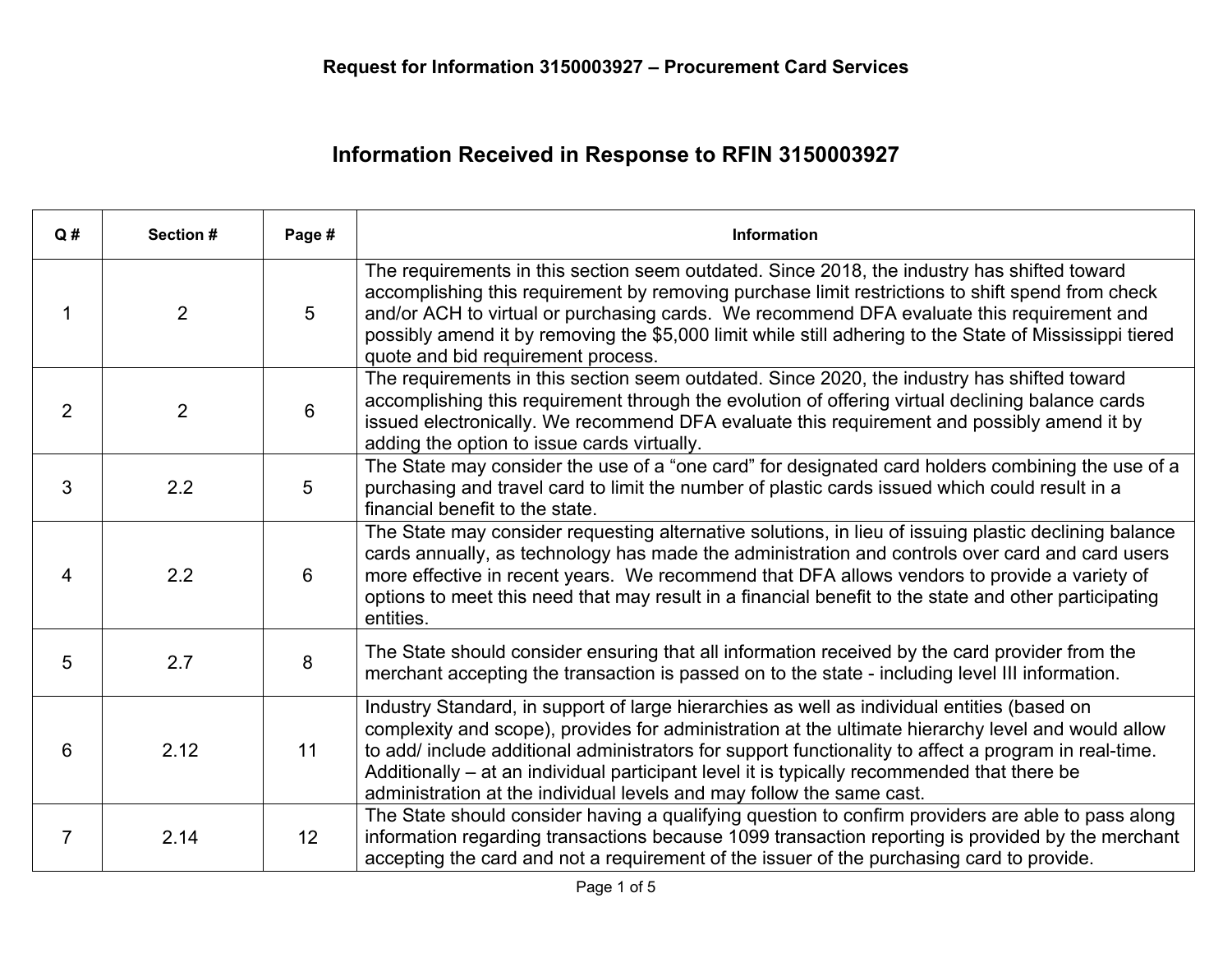| Q# | Section #            | Page #    | Information                                                                                                                                                                                                                                                                                                                                                                                                                                                                                                                                                                                                                                                                                                                                                                 |
|----|----------------------|-----------|-----------------------------------------------------------------------------------------------------------------------------------------------------------------------------------------------------------------------------------------------------------------------------------------------------------------------------------------------------------------------------------------------------------------------------------------------------------------------------------------------------------------------------------------------------------------------------------------------------------------------------------------------------------------------------------------------------------------------------------------------------------------------------|
| 8  | 2.16                 | 12        | The requirement to provide a master copy of all non-proprietary account data in hard copy could be<br>considered an outdated and less secure process. DFA should consider updating this request to all<br>for secured electronic copies to be sent to the State to protect all data.                                                                                                                                                                                                                                                                                                                                                                                                                                                                                        |
| 9  | 2.19                 | 13        | The State may consider provide the number of years required by policy to retain information based<br>on audit guidelines for the state as there is no industry standard for retention.                                                                                                                                                                                                                                                                                                                                                                                                                                                                                                                                                                                      |
| 10 | <b>NA</b>            | <b>NA</b> | In order to provide the most accurate financial benefit/rebate incentive to the State and all<br>participants in the Purchasing Card Program, DFA should consider releasing a vendor spend file.<br>The state should also considering preparing spend information for each participating entity in the<br>broader program. Vendor spend information should include vendor name, address, last 12 months<br>or fiscal year of spend volume and # of payments made within the same timeframe, method of<br>payment, i.e. check, ACH, wire, card, etc. and payment terms.                                                                                                                                                                                                      |
|    |                      |           | submitted a proposal. There was<br>When the State sent this program out for bid in 2017,<br>one area that caused major concern with us and most likely other banks, due to the potential for<br>extremely high costs to the bank. This requirement states that roughly 30,000 declining balance<br>cards must be reissued each year in order to provide teachers with \$300 a year for supplies. If the<br>State requires cards that are contactless and chip enabled, these will become quite expensive to<br>issue. In addition, there is also a worldwide chip shortage, causing many banks to balk at reissuing<br>30,000 cards a year.                                                                                                                                 |
| 11 | <b>Account Types</b> | 5 of 13   | To help mitigate this risk and added expense, we have included an alternative to issuing physical<br>. This product was developed and launched during the novel<br>cards-the<br>coronavirus pandemic in order to allow you to issue Single Use Account (SUA) cards directly into a<br>mobile wallet. Cardholders can still access card numbers in order to make purchases online, but<br>physical cards would not be required. For those without a smart phone, cards could still be issued.<br>However, this approach offers a better solution to the State, as this volume could be accumulated<br>as rebate-eligible, which would increase the State's incentives. Additional details regarding the<br>Instant Card solution are provided for your reference and review. |
|    |                      |           | You need a way for individuals that do not have a corporate credit card to make purchases for your<br>organization without giving up control. The<br>is a fast, efficient and easy way                                                                                                                                                                                                                                                                                                                                                                                                                                                                                                                                                                                      |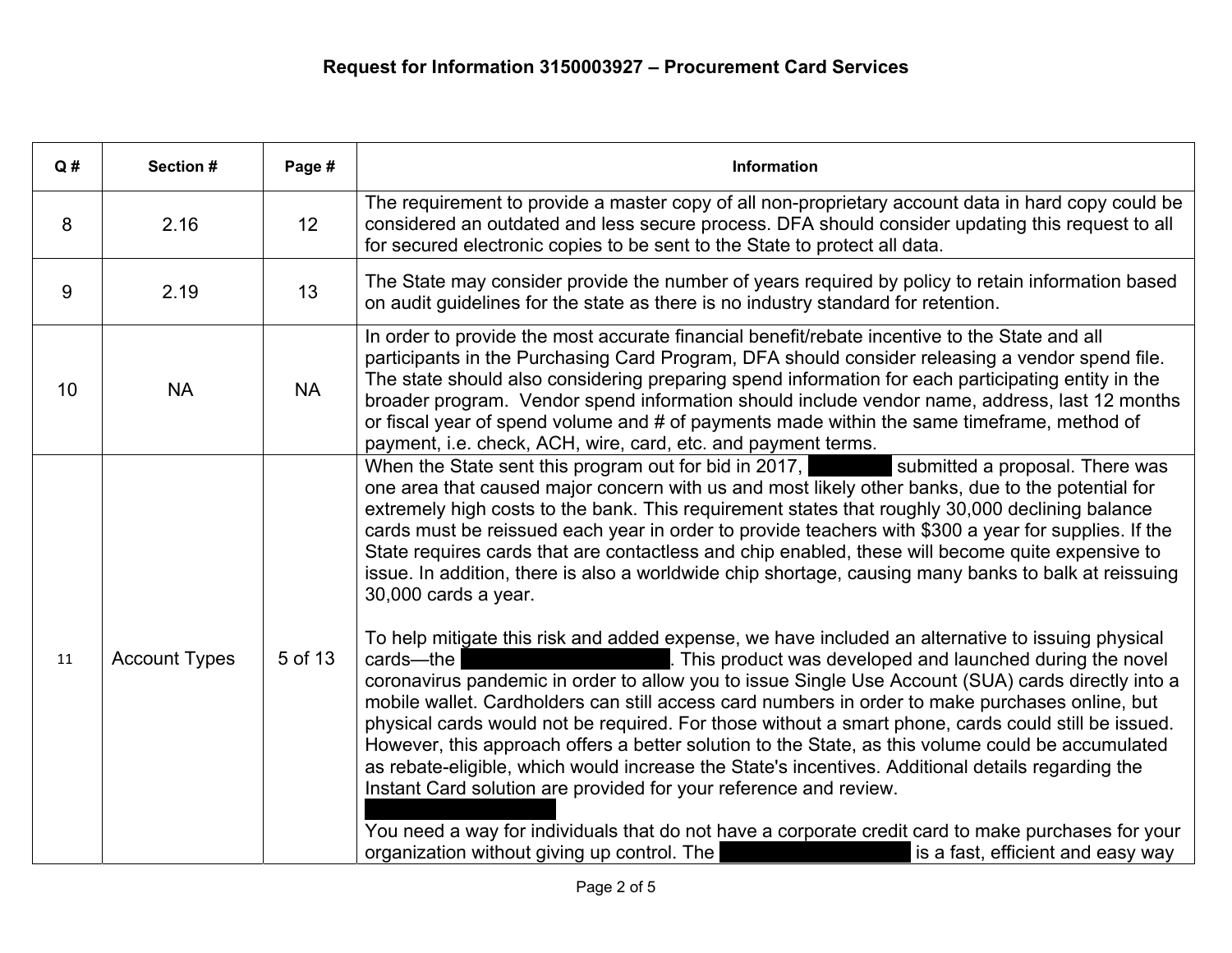| Q# | Section #          | Page #  | Information                                                                                                                                                                                                                                                                                                                                                                                                                                                                                                                                                                                                                                                                                                                                                                                                                                                                                                                                                                                                                                                                                                                                                                                                                                                                                                                                                                                                                                                                                                                                                                                                                            |
|----|--------------------|---------|----------------------------------------------------------------------------------------------------------------------------------------------------------------------------------------------------------------------------------------------------------------------------------------------------------------------------------------------------------------------------------------------------------------------------------------------------------------------------------------------------------------------------------------------------------------------------------------------------------------------------------------------------------------------------------------------------------------------------------------------------------------------------------------------------------------------------------------------------------------------------------------------------------------------------------------------------------------------------------------------------------------------------------------------------------------------------------------------------------------------------------------------------------------------------------------------------------------------------------------------------------------------------------------------------------------------------------------------------------------------------------------------------------------------------------------------------------------------------------------------------------------------------------------------------------------------------------------------------------------------------------------|
|    |                    |         | for your employees and contingent workers to make business purchases and keep your operations<br>moving.<br>uses a mobile app to push a virtual credit card to an individual to use in U.S. or<br>Canadian dollars. With just a few simple steps, you can create and send an<br>to<br>anyone in your organization who needs it.<br>features and benefits include:<br>Allows for payment flexibility—Recipients can view full card details for online purchases or use<br>$\blacksquare$<br>in their mobile wallet for in-store transactions.<br>their I<br>Provides security and control—Set card limits, restrict MCCs and set expiration dates to protect<br>$\blacksquare$<br>against misuse.<br>Reports help manage transactions—<br>Seamlessly integrates with Access Online so<br>$\blacksquare$<br>you can view transactions online. Access Online extract files contain<br>transactions<br>and integrate into existing financial systems, such as automatic daily feed to SAP Concur,<br>Expense Pro, TravelBank and Chrome River.<br>Eliminates the use of personal credit cards-No personal card use means greater spend<br>visibility and easier reconciliation for your organization. Plus, employees and contingent workers<br>will not have to worry about paying out-of-pocket for business expenses.<br>Reduces fraud-<br>uses a uniquely generated card number, expiration date and<br>security code as a proxy making it highly secure. Setting card limits for only what needs to be<br>purchased and short expiration periods limits fraud. Mobile wallet use provides an additional<br>layer of payment security. |
| 12 | <b>Card Format</b> | 6 of 13 | This requirement is acceptable, but we want to make the State is aware of an industry issue<br>impacting all potential respondents. There is currently a worldwide chip shortage; custom cards<br>such as those requested above could take as long as five months to receive. You may want to<br>take this into consideration in terms of implementation time frames for the program.                                                                                                                                                                                                                                                                                                                                                                                                                                                                                                                                                                                                                                                                                                                                                                                                                                                                                                                                                                                                                                                                                                                                                                                                                                                  |
| 13 | Training           | 9 of 13 | Like the State, we prefer to hold training sessions in person. However, due to the ongoing<br>circumstances surrounding the COVID-19 pandemic, we recommend updating this requirement to<br>allow respondents the ability to provide training sessions virtually, should issues arise in providing<br>in-person training to various Mississippi locations.                                                                                                                                                                                                                                                                                                                                                                                                                                                                                                                                                                                                                                                                                                                                                                                                                                                                                                                                                                                                                                                                                                                                                                                                                                                                             |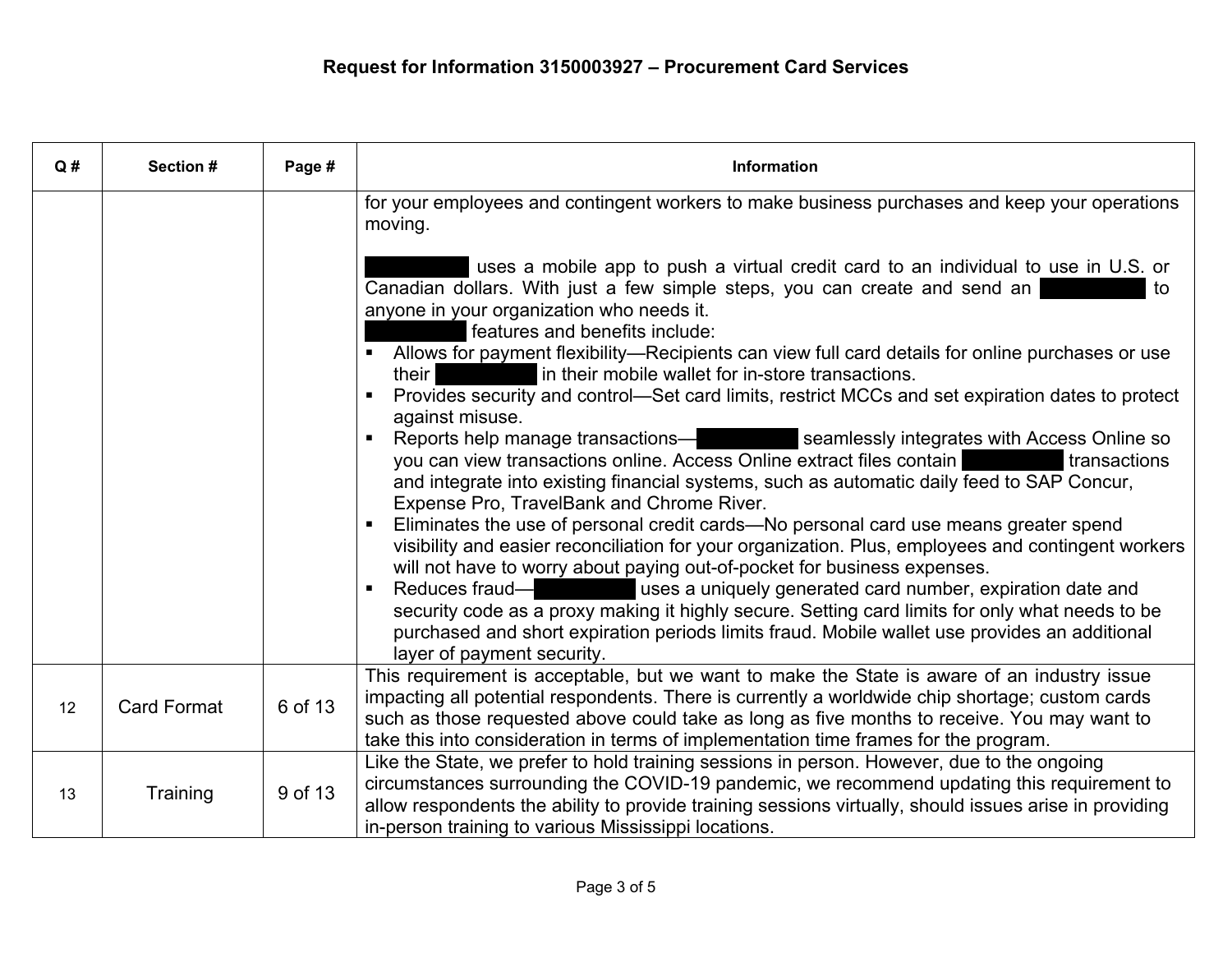| Q# | Section #                                   | Page #         | Information                                                                                                                                                                                                                                                                                                                                                                                                                                                                                                                                                                                                                                                                                                                                                                                                                      |
|----|---------------------------------------------|----------------|----------------------------------------------------------------------------------------------------------------------------------------------------------------------------------------------------------------------------------------------------------------------------------------------------------------------------------------------------------------------------------------------------------------------------------------------------------------------------------------------------------------------------------------------------------------------------------------------------------------------------------------------------------------------------------------------------------------------------------------------------------------------------------------------------------------------------------|
| 14 | Contract<br>Succession/<br>Transition       | 12 of 13       | Although it is typical for banks to provide support to an existing client, including providing any<br>information necessary to facilitate the transition, it is not typical for an incumbent provider to work<br>directly with new provider. The first sentence of this requirement should be altered to reflect that the<br>Contractor will support the State until your transition to the successor is completed.                                                                                                                                                                                                                                                                                                                                                                                                              |
| 15 | Migration and<br>Implementation<br>Schedule | 12-13 of<br>13 | A typical card program implementation is 90-120 days (3-4 months). However, because of the<br>global chip shortage, we recommend the State alter your requirements. We estimate that 5-6<br>months from contract signing would be a sufficient timeline to ensure a smooth transition.                                                                                                                                                                                                                                                                                                                                                                                                                                                                                                                                           |
| 16 | Liability                                   | 13 of 13       | We agree that the State will not be held liable or financially responsible for incorrect charges. All<br>participating vendors will have a dispute process in place, and cardholders should be sure to<br>adhere to those processes in the event that an incorrect charge occurs.                                                                                                                                                                                                                                                                                                                                                                                                                                                                                                                                                |
| 17 | General<br>Suggestion                       |                | We recommend including a comprehensive payables element to the RFP so that the State of<br>Mississippi can maximize its benefit of electronic transactions. This is the ability to send one<br>payment file containing card (virtual card), ACH, wire, international f/x, etc. and potentially utilizing<br>artificial intelligence to route payments in the most efficient manner.                                                                                                                                                                                                                                                                                                                                                                                                                                              |
| 18 | General<br>Suggestion                       |                | We understand this was a RFI to solely review the questions/requirements, but for the RFP we<br>suggest a thorough inclusion of spend data and require each bidder submit a summary benefit<br>analysis in their response. There are a number of creative pricing/rebate options in the market. For<br>example: Different bidders are calculating standard versus reduced interchange differently. It is not<br>clear in many responses what type of transactions are included in each definition, or sometimes<br>clients are not aware of their portfolio alignment to standard vs reduced interchange transactions,<br>such as level III data. We have found this is causing challenges making an apples-to-apples<br>comparison of each bidder's value proposition. In fact, it may overinflate their rebate versus reality. |
| 19 | Sect 2: Q2                                  | $5-6$          | All information for cardless accounts will be transferred to the appropriate parties via encrypted/protected<br>email. Not clear. How does the DFA Program Admin designate the receiver to which the Contractor is to<br>send this card information securely? Typically cardless account information is securely shared with the<br>Program Admin for internal distribution and control.                                                                                                                                                                                                                                                                                                                                                                                                                                         |
| 20 | Sect 2: Q5                                  | $\overline{7}$ | Card generation, paper process/electronic online process. Antiquated. Paper application processes are<br>antiquated as online applications accommodate all commercial card types. Do any of the State Card<br>program participants require the use of Paper applicant and cannot use an online process, and if so how<br>many? Additional service costs may apply if the state participants require the use of paper applications.                                                                                                                                                                                                                                                                                                                                                                                               |